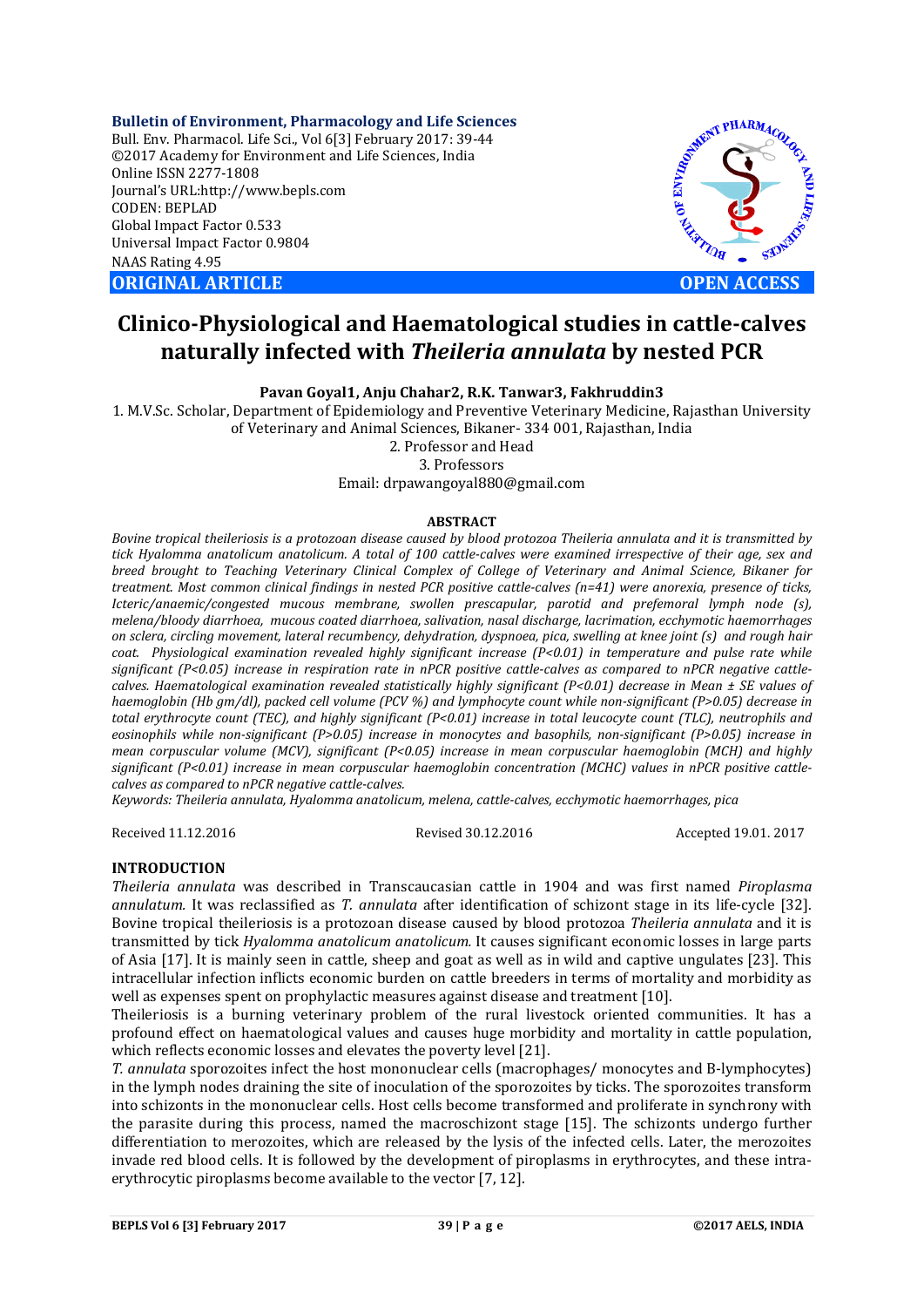*Theileria* spp. infection can cause acute, subacute or chronic disease pathology [14]. In *T. annulata* infection, the most common clinical symptoms are weakness, weight loss, anorexia, high body temperature, petechia on the conjunctival mucosa, swollen lymph nodes, anaemia and cough. On later stages of theileriosis, infected animals can not stand up, their body temperatures are under normal values  $($  < 38.5 $\Box$ ), and icterus, dehydration and blood in faeces are the occasional clinical symptoms [4, 23]. Calves (≤ 4 months of age) infected with *Theileria annulata* suffered from emaciation, anaemia, unilateral or bilateral exophthalmia, petechiae in conjunctiva, oral and nasal mucosa, and occasionally in the pinnae. Widespread subcutaneous nodules with 0.5 to 3.0 cm diameter are also detected, as well as enlarged superficial lymph nodes, particularly the submandibular, the retropharyngeal and sometimes the

### **MATERIAL AND METHODS**

prescapular [5].

In the present study, one hundred cattle-calves irrespective of their age, sex and breed brought to Teaching Veterinary Clinical Complex of College of Veterinary and Animal Science, Bikaner for treatment were screened for bovine tropical theileriosis. After clinical examination of cattle-calves, 2.0 ml of blood sample was collected from Jugular vein of each cattle-calf suspected for bovine tropical theileriosis aseptically in ethylene diamine tetra acetic acid (EDTA @ 1 mg/ml) vacutainer for haematological analysis such as haemoglobin, packed cell volume, total erythrocyte count, total leucocyte count, differential leucocyte count, mean corpuscular haemoglobin (MCH), mean corpuscular volume (MCV) and mean corpuscular haemoglobin concentration (MCHC). Forty one cattle-calves were found positive for *Theileria annulata* by nPCR. The statistical analyses were carried out by standard methods as described by [29].

#### **RESULTS**

Most common clinical signs recorded in bovine tropical theileriosis positive (by nPCR) cattle-calves (n=41) are presented in Table 1 and Fig.1 to 10.

| S.No.                   | Clinical signs                    | Total          | Frequency (%) |
|-------------------------|-----------------------------------|----------------|---------------|
|                         |                                   | observation    |               |
| 1                       | Pyrexia                           | 31             | 75.61         |
| 2                       | Presence of ticks                 | 30             | 73.17         |
| 3                       | Icteric mucous membrane           | 3              | 7.32          |
| $\overline{\mathbf{4}}$ | Anaemic mucous membrane           | 28             | 68.29         |
| 5                       | Congested mucous membrane         | 6              | 14.63         |
| 6                       | Swollen prescapular lymph node(s) | 41             | 100.00        |
| 7                       | Swollen parotid lymph node (s)    | 8              | 19.51         |
| 8                       | Swollen prefemoral lymph node(s)  | 11             | 26.83         |
| 9                       | Melena/Bloody diarrhoea           | 22             | 53.66         |
| 10                      | Mucous coated diarrhoea           | 6              | 14.63         |
| 11                      | Salivation                        | 7              | 17.07         |
| 12                      | Nasal discharge                   | 8              | 19.51         |
| 13                      | Lacrimation                       | $\overline{4}$ | 9.76          |
| 14                      | Anorexia                          | 38             | 92.68         |
| 15                      | ecchymotic haemorrhages on sclera | 2              | 4.88          |
| 16                      | Circling movement                 | $\mathbf{1}$   | 2.44          |
| 17                      | Lateral recumbency                | 12             | 29.27         |
| 18                      | Dehydration                       | 5              | 12.20         |
| 19                      | Dyspnoea                          | $\mathbf{1}$   | 2.44          |
| 20                      | Pica                              | 3              | 7.32          |
| 21                      | Swelling at knee joint (s)        | $\overline{1}$ | 2.44          |
| 22                      | Rough hair coat                   | $\overline{c}$ | 4.88          |

**Table 1: Clinical signs recorded in bovine tropical theileriosis positive cattle-calves (n = 41)**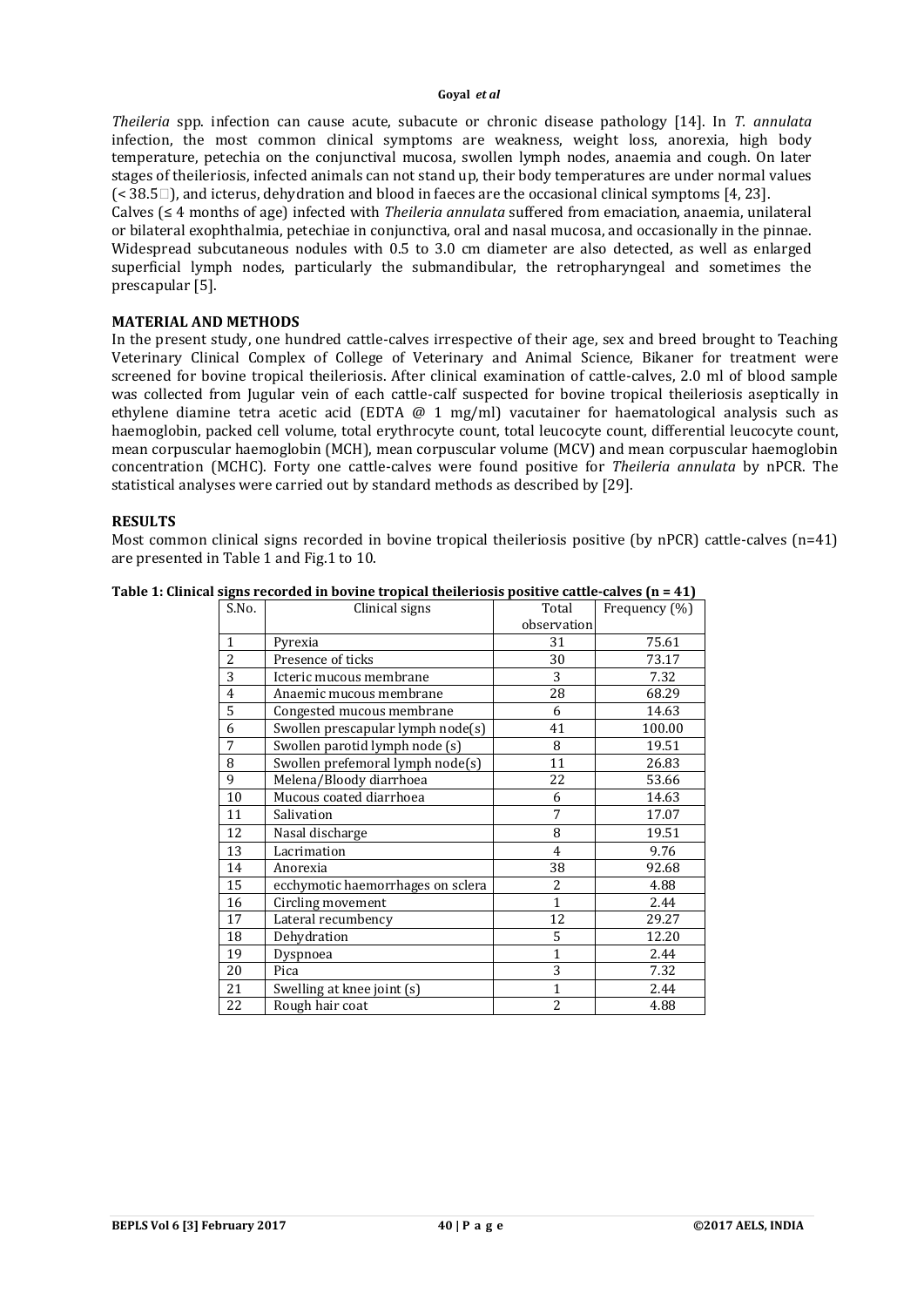









Fig.4: Swollen parotid lymph node Fig.5: Swollen pre-femoral lymph node Fig.6: Melena







Fig.1: Heavy tick infestation Fig.2: Icteric mucous membrane Fig.3: Swollen pre-scapular lymph node





Fig.10: Swelling at knee joint

#### **Physiological parameters:**

In the present investigation, statistically highly significant increase (P<0.01) in temperature and pulse rate while significant (P<0.05) increase in respiration rate was observed in nPCR positive cattle-calves as compared to nPCR negative cattle-calves.

| Table 2: Mean ± SE values along with range of temperature, pulse and respiration rates of nPCR positive |
|---------------------------------------------------------------------------------------------------------|
| and negative cattle-calves                                                                              |

| S.<br>No.      | Parameters                         | Mean $\pm$ SE                  |                                | Range                             |                                   |
|----------------|------------------------------------|--------------------------------|--------------------------------|-----------------------------------|-----------------------------------|
|                |                                    | nPCR positive<br>cattle-calves | nPCR negative<br>cattle-calves | nPCR<br>positive<br>cattle-calves | nPCR<br>negative<br>cattle-calves |
| $\overline{1}$ | Temperature<br><sup>ro</sup> F) ** | $104.28 \pm 0.19$ <sup>b</sup> | $103.26 \pm 0.19$ <sup>a</sup> | $100.7 - 108$                     | 100.4--106.5                      |
| 2              | Pulse rate<br>(Per Min.)**         | $144.41 \pm 0.68$              | $116.27 \pm 0.81a$             | $82 - 183$                        | $65 - 165$                        |
| 3              | Respiration<br>rate/min.*          | $42.78 \pm 0.50$ <sup>b</sup>  | $38.53 \pm 0.49^a$             | $24 - 68$                         | $22 - 60$                         |

 $*(P<0.05)$  = statistically significant  $*$  (P $<0.01$ ) = highly significant

(Means with different superscripted letters in the same row differ significantly)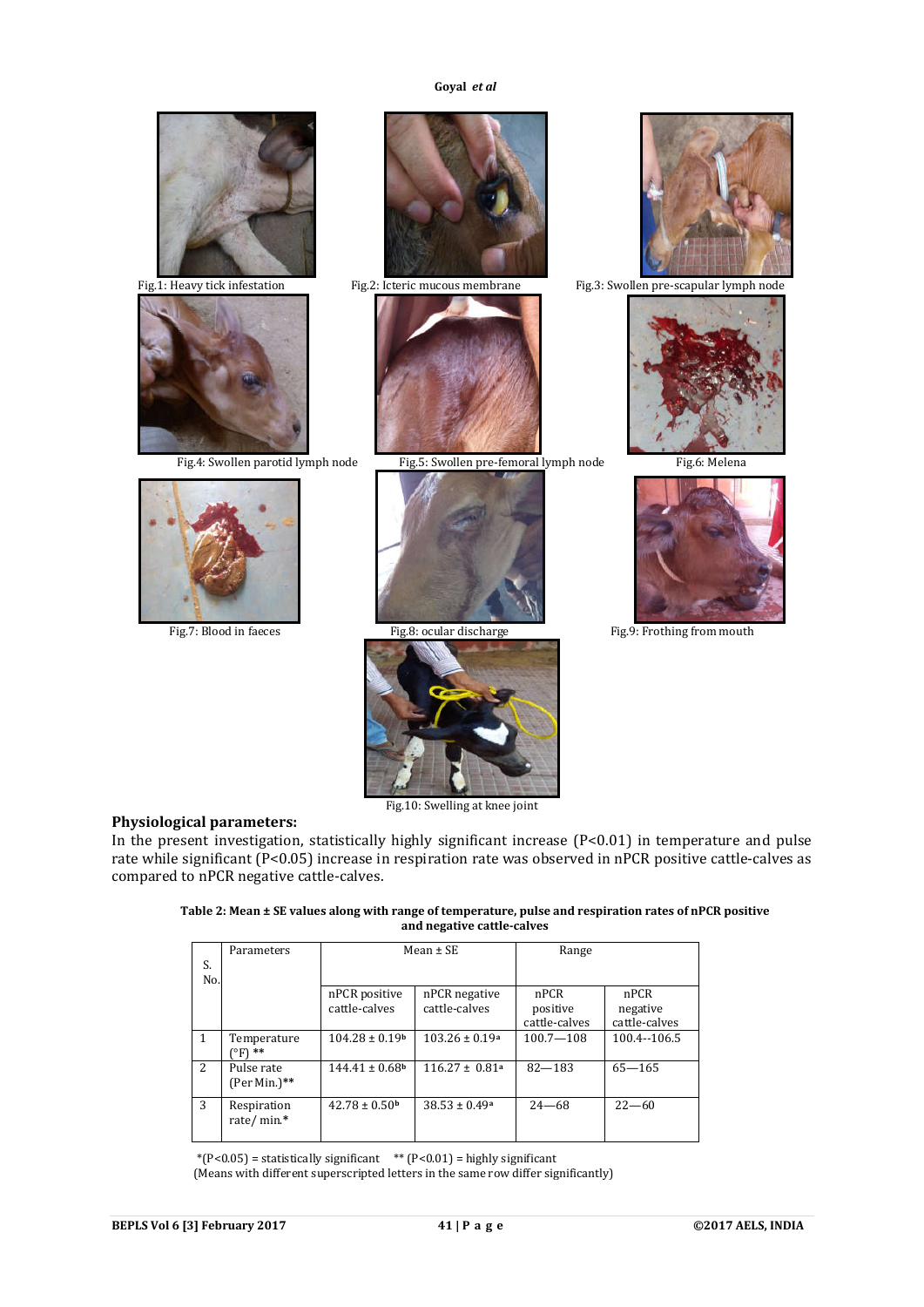

 **nPCR positive and negative cattle-calves**

#### **Haematological parameters:**

In the present study, there was statistically highly significant ( $P<0.01$ ) decrease in Mean  $\pm$  SE values of haemoglobin (Hb gm/dl), packed cell volume (PCV %) and lymphocyte count while non-significant  $(P>0.05)$  decrease in total erythrocyte count (TEC), and highly significant  $(P<0.01)$  increase in total leucocyte count (TLC), neutrophils and eosinophils while non-significant (P>0.05) increase in monocytes and basophils, non-significant (P>0.05) increase in mean corpuscular volume (MCV), significant (P<0.05) increase in mean corpuscular haemoglobin (MCH) and highly significant (P<0.01) increase in mean corpuscular haemoglobin concentration (MCHC) values in nPCR positive cattle-calves as compared to nPCR negative cattle-calves.

**Table 3: Mean ± SE values along with range of haematological parameters of nPCR positive and negative cattle-calves**

| cucuc curvey   |                          |                               |                               |                 |                |  |  |  |
|----------------|--------------------------|-------------------------------|-------------------------------|-----------------|----------------|--|--|--|
|                |                          | $Mean \pm SE$                 |                               | Range           |                |  |  |  |
| S.<br>No.      | Parameters               | nPCR positive                 | nPCR negative                 | nPCR positive   | nPCR negative  |  |  |  |
|                |                          | cattle-calves                 | cattle-calves                 | cattle-calves   | cattle-calves  |  |  |  |
| $\mathbf{1}$   | Hb $(g/dl)$ **           | $5.75 \pm 0.18$ <sup>a</sup>  | $6.40 \pm 0.18$ <sup>b</sup>  | $3.0 - 8.4$     | $3.6 - 9.2$    |  |  |  |
| $\overline{c}$ | PCV $(96)$ **            | $18.61 \pm 0.32$ <sup>a</sup> | $21.64 \pm 0.33$ <sup>b</sup> | $10 - 26$       | $11 - 29$      |  |  |  |
| 3              | TEC $(million/µl)(ns)$   | $5.30 \pm 0.28$               | $5.87 \pm 0.20$               | $1.6 - 13.09$   | $2.23 - 11.09$ |  |  |  |
| 4              | TLC (thousand/ul)**      | $11.29 \pm 0.43$ <sup>b</sup> | $6.43 \pm 0.21$ <sup>a</sup>  | 1.75 -- 27.15   | $1.56 - 10.4$  |  |  |  |
| 5              | DLC (%)                  |                               |                               |                 |                |  |  |  |
|                | •Neutrophils**           | $47.22 \pm 0.64$ <sup>b</sup> | $37.10 \pm 0.47$ <sup>a</sup> | $8 - 73$        | $20 - 59$      |  |  |  |
|                | $\bullet$ Lymphocytes**  | $49.29 \pm 0.62$ <sup>a</sup> | $60.49 \pm 0.47$ <sup>b</sup> | $25 - 90$       | $40 - 79$      |  |  |  |
|                | • Monocytes (ns)         | $2.39 \pm 0.22$               | $2.00 \pm 0.18$               | $0 - 7$         | $0 - 6$        |  |  |  |
|                | $\bullet$ Eosinophils**  | $1.05 \pm 0.16$               | $0.41 \pm 0.13$ <sup>a</sup>  | $0 - 4$         | $0 - 3$        |  |  |  |
|                | $\bullet$ Basophils (ns) | $0.05 \pm 0.07$               | $\Omega$                      | $0 - 1$         | $\Omega$       |  |  |  |
| 6              | $MCV$ (fl/cells) (ns)    | $44.81 \pm 0.69$              | $39.62 \pm 0.58$              | $12.32 - 97.7$  | 17.18-85.17    |  |  |  |
| 7              | $MCH$ (pg/cells)*        | $13.95 \pm 0.40$ <sup>b</sup> | $11.69 \pm 0.32$ <sup>a</sup> | $3.7 - 32.18$   | $2.94 - 25.87$ |  |  |  |
| 8              | $MCHC (%)**$             | $31.11 \pm 0.26$ <sup>b</sup> | $29.68 \pm 0.22$ <sup>a</sup> | $23.18 - 38.57$ | 24.17-33.91    |  |  |  |

(Means with different superscripted letters in the same row differ significantly)<br>ns (P>0.05) = non significant \*(P<0.05) = statistically significant \*\* (P<0.01) = highly significant ns (P>0.05) = non significant  $*$  (P<0.05) = statistically significant





**Fig. 12: Bar diagram showing Mean values of haematological parameters of nPCR positive and negative cattlecalves**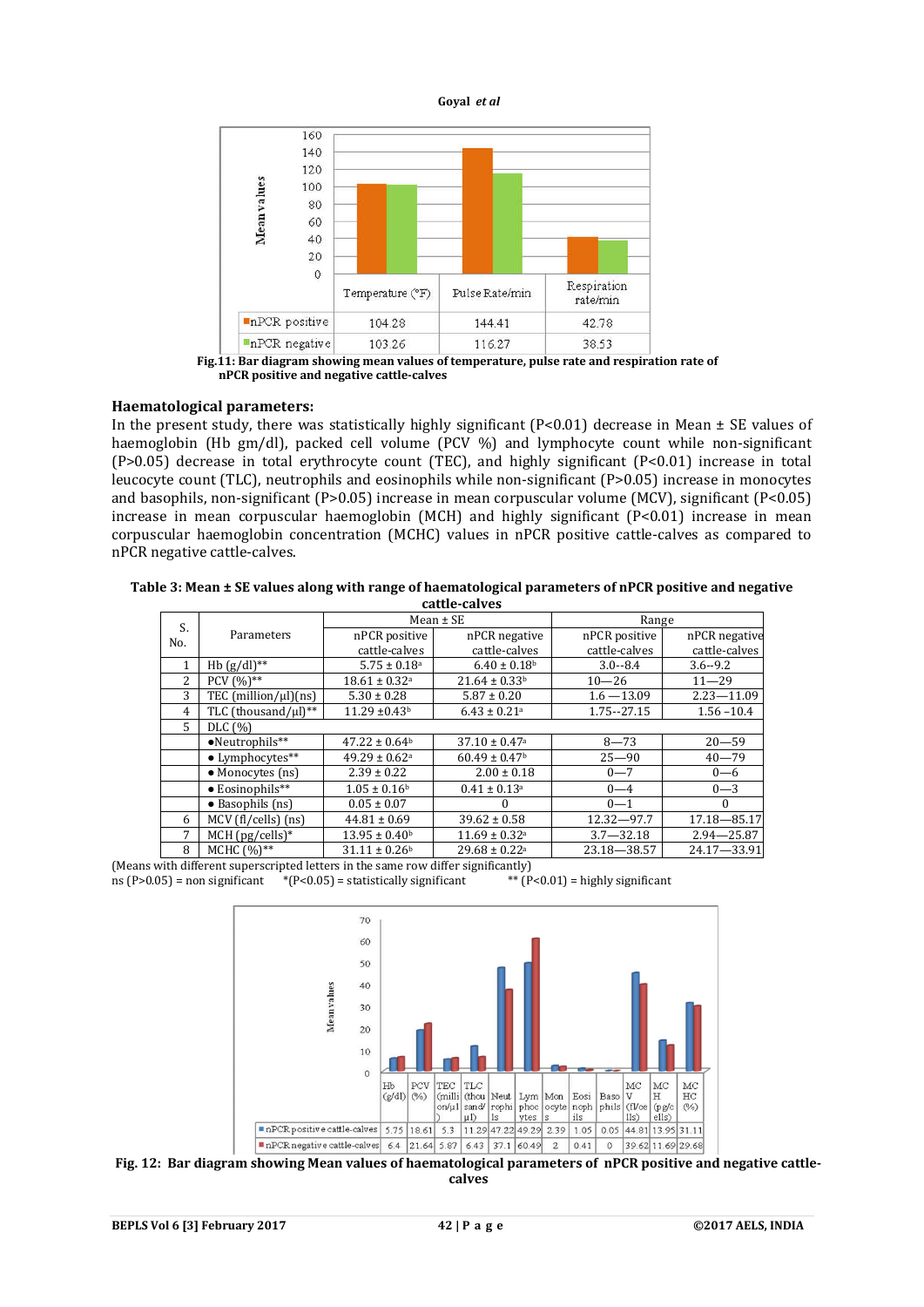### **DISCUSSION**

Respiratory signs in theileriosis occur due to accumulation of oedematous fluid inside the lungs and thoracic cavity [20]. Anorexia can be attributed to persistent fever; moreover the enlargement of superficial lymph nodes can be due to lymphoid hyperplasia in early stage of the disease [30]. Cytokines (TNF-α, IL-1, and IL-6) produced by infected mononuclear cells are responsible for the diverse clinical symptoms of tropical theileriosis, such as depression, pyrexia, anorexia, cachexia, and disseminated haemorrhages [15]. Diarrhoea in young animals due to intercurrent infection with intestinal pathogens as the immune response is compromised by lymphocytopenia [26]. However, exophthalamia and corneal opacity noted by [25, 19, 9, 8, 1, 11, 30, 28, 3] were not observed in this investigation.

Increasing body temperature in theileriosis occurs due to the liberation of endogenous pyrogens because of white blood cells lysis especially of neutrophils and macrophages during infection and high level of parasitemia. This leads to the stimulation of thermoregulatory centre in the hypothalamus [24]. Increase in pulse rate occurs as a result of dehydration and anaemia due to decrease of RBCs, Hb and PCV levels. So strong heart beats are heared in the infected animals. It may be attributed that anaemia leads to increased heart beats and cardiac output and decreased circulation time (rapid circulation), which results in cardiac hypertrophy or failure [24]. Respiratory signs in theileriosis occur due to accumulation of oedematous fluid inside the lungs and thoracic cavity [20].

Significant decrease in mean Hb concentration, PCV and RBC count from day 16 onwards may be resulted from destruction of the parasitized erythrocytes by macrophages in the spleen, lymph nodes and other organs of the reticulo-endothelial system [25] or due to toxic effects of metabolites of *Theileria* species, persistent loss of blood caused by permanent blood sucking ticks [13] and Tumor necrosis factor-α (TNF- $\alpha$ ) on erythrogenesis [6] and due to high level of activated complement products [22]. Leucocytosis resulted from proliferation of lymphocytes in the lymphoid organs as a defensive response to invading protozoans [25]. The increase in eosinophil count may be due to tick infestation, relating to hypersensitivity [31]. Lymphocytopenia due to the destruction of lymphocytes in lymphoid organs and an infiltration of these cells into various organs [22]. Relative increase in number of monocytes reflected compensatory mechanism as target cells in response to their invasion with *Theileria* protozoan [19].

Non-significant increase in MCV, significant increase in MCH and highly significant increase in MCHC value in nPCR positive cattle-calves as compared to nPCR negative cattle-calves may be due to autoimmune hemolytic anemia, bone marrow damage or chronic inflammatory disorders (inflammatory bowel disease) because in this study there was lymphocytopenia which indicates presence of autoimmune disorders and bone marrow damage while leucocytosis, neutrophilia and eosinophilia indicative of inflammatory condition. This is supported by the fact that toxic metabolites of *Theileria* spp. have harmful effect on bone marrow as they interfere with the process of erythropoiesis [16]. The other important cause to make the anemia in ovine theileriosis is destruction of RBCs by parasite inside RBCs which causes hemolytic anemia [2]. Hemolytic anaemia also reported by [11, 27]. [18] also reported anaemia as a result of autoimmune reaction.

# **CONCLUSION**

Theileriosis is a burning veterinary problem of the rural livestock oriented communities. It has a profound effect on haematological values and causes huge morbidity and mortality in cattle population, which reflects economic losses and elevates the poverty level.

## **ACKNOWLEDGEMENT**

The authors are highly thankful to the Dr. S.K. Kashyap, Professor and Head, Department of Microbiology and Biotechnology; Dr. G.C. Gahlot, Professor and Head, Department of Animal Genetics and Breeding and Dean, College of Veterinary and Animal Science, Bikaner, Rajasthan for providing necessary facilities to carry out the present investigation.

### **REFERENCES**

- 1. Al-Emarah, G. Y. A., Khudor, M. H. & Daham, H. R. (2012). Clinical, haematological and biochemical study to cattle naturally infected with *Theileria annulata* in north of Basrah province, AL-Qadisiya*. J. of Vet. Med. Sci.*, 11(1): 54-62.
- 2. Alfonso, J., Medine, R., Fazzino, F. & Caballero, H. (1996). Clinical and haematological changes in calves infected with *Anaplasma marginale*. *Acta. Cient. Venez.*, 47: 50-57.
- 3. Al-Hosary, A. A. T., Elsayed, H. K. & Ahmed, L. S. (2015). Oxidative stress and haematological profile in *Theileria annulata* clinically infected cattle before and after treatment. *Assiut Vet. Med. J.*, 61(144): 123-129.
- 4. Bakheit, M. A., Schnittger, J., Salih, D. A., Boguslawski, K., Beyer, D., Fadl, M. & Ahmed, J. S. (2004). Application of the recombinant *Theileria annulata* surface protein in an indirect ELISA for the diagnosis of tropical theileriosis. *Parasitol Res.*, 92: 299–302.